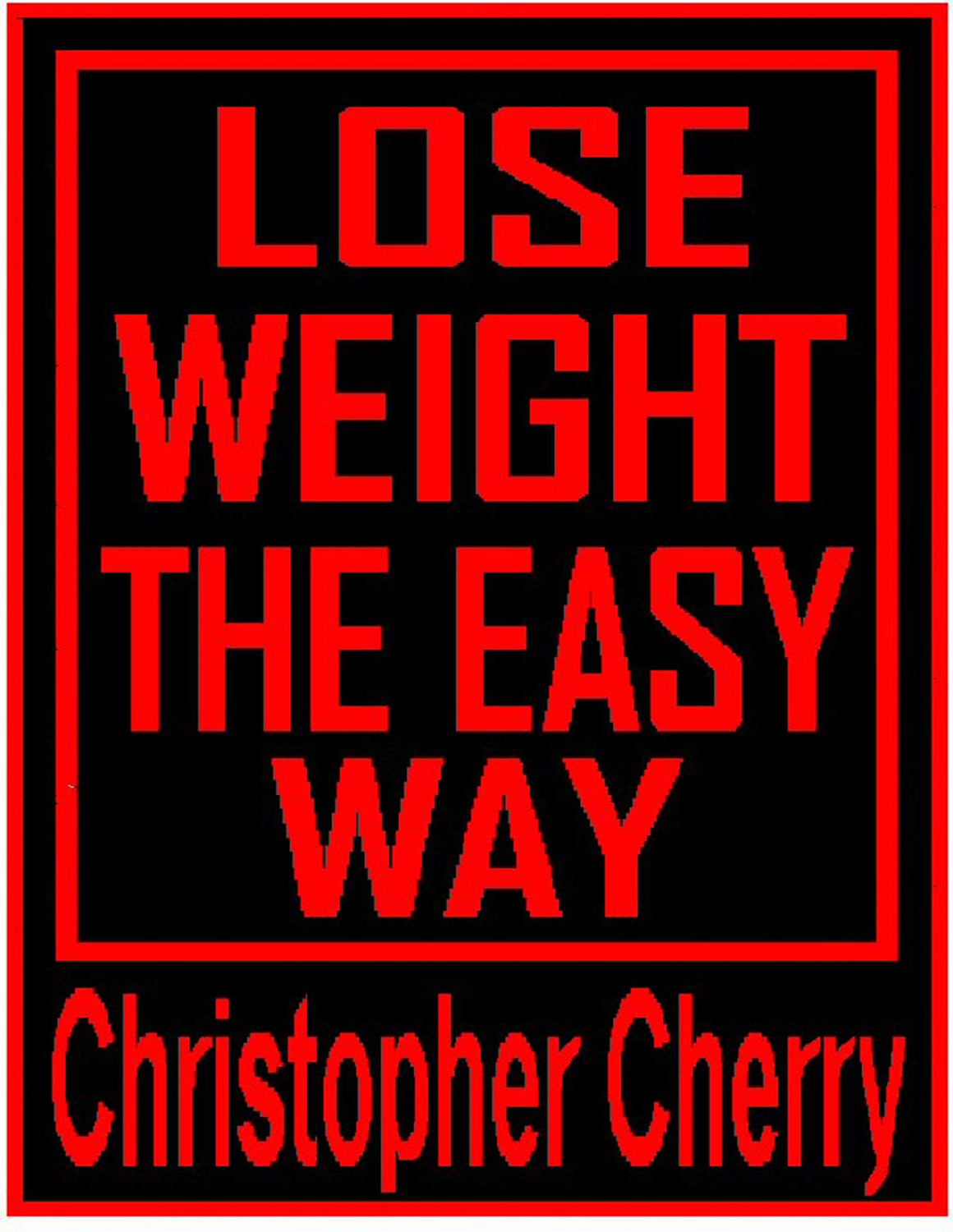# **LOSE WEIGHT THE EASY WAY**

By

Christopher Cherry

*E* 

Strategic Book Publishing & Rights Co.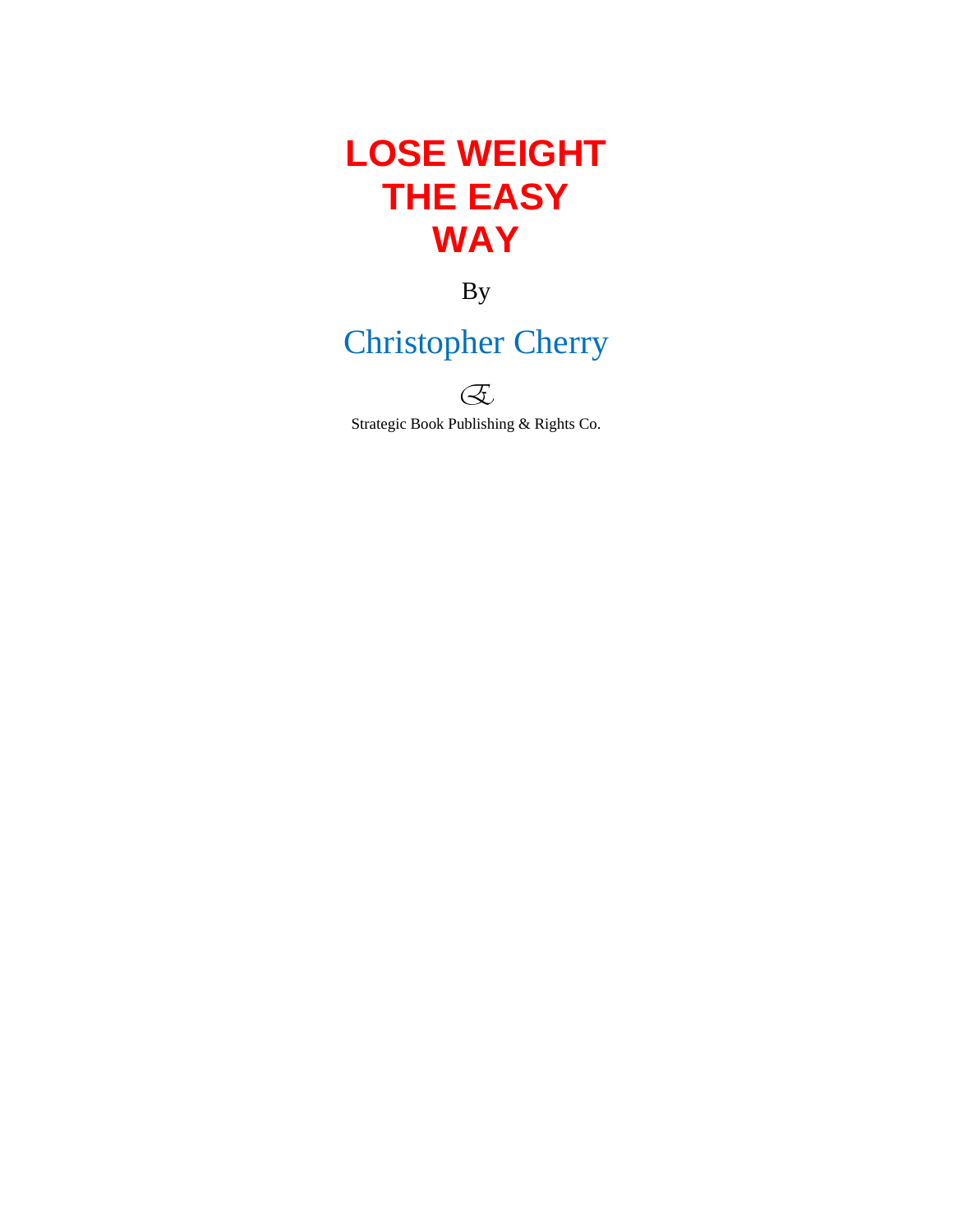Copyright © 2014

All rights reserved – Christopher Cherry

No part of this book may be reproduced or transmitted in any form or by any means, graphic, electronic, or mechanical, including photocopying, recording, taping, or by any information storage retrieval system, without the permission, in writing, from the publisher.

Strategic Book Publishing and Rights Co. 12620 FM 1960, Suite A4-507 Houston, TX 77065 www.sbpra.com

ISBN: 978-1-63135-079-5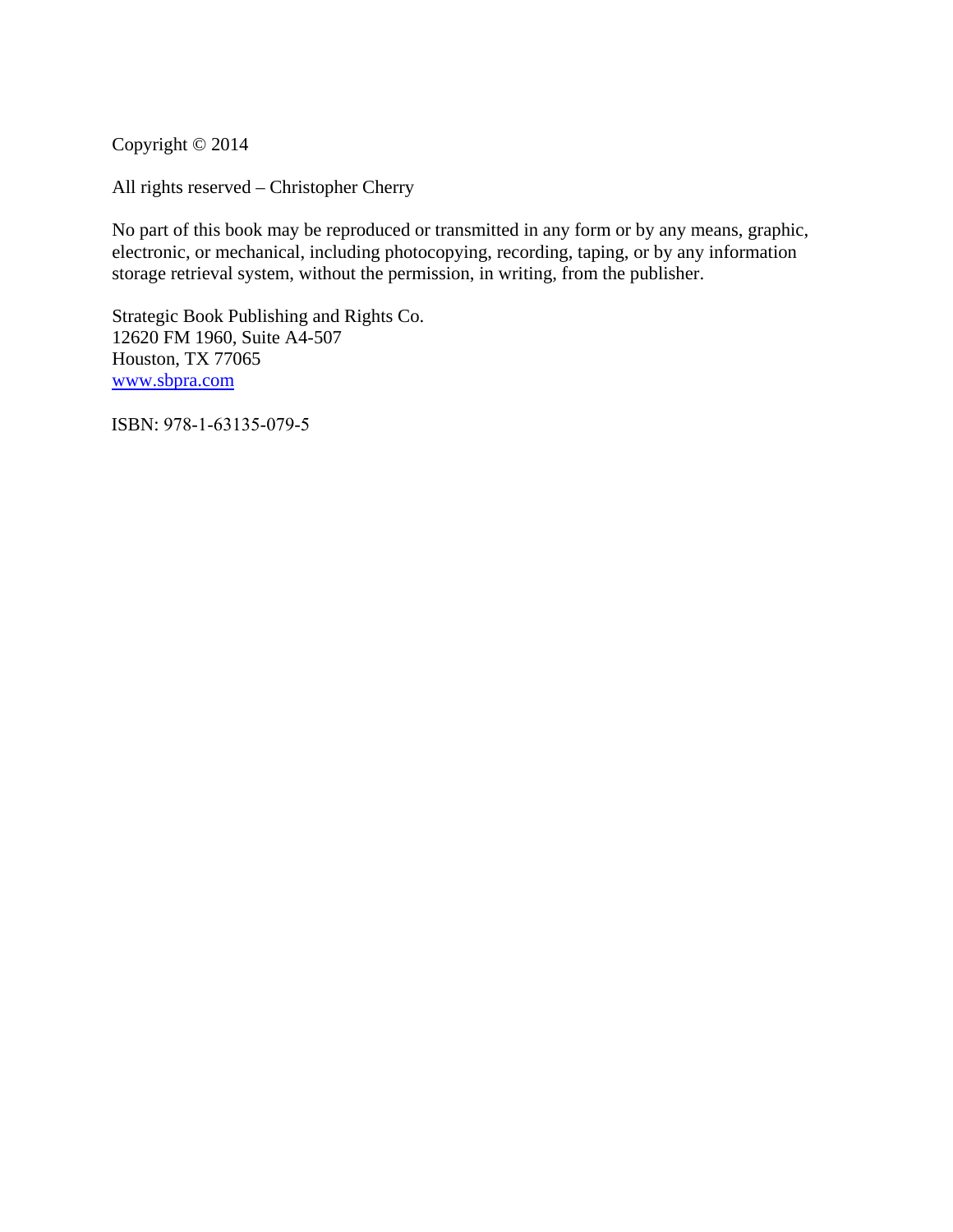### **Contents**

### Introduction

- Chapter One …. Your Own Limitations
- Chapter Two …. Team Work
- Chapter Three …. Earnest Desires
- Chapter Four … Emotional Images.
- Chapter Five …. Love Yourself
- Chapter Six …. Good Morning
- Chapter Seven … In Other Words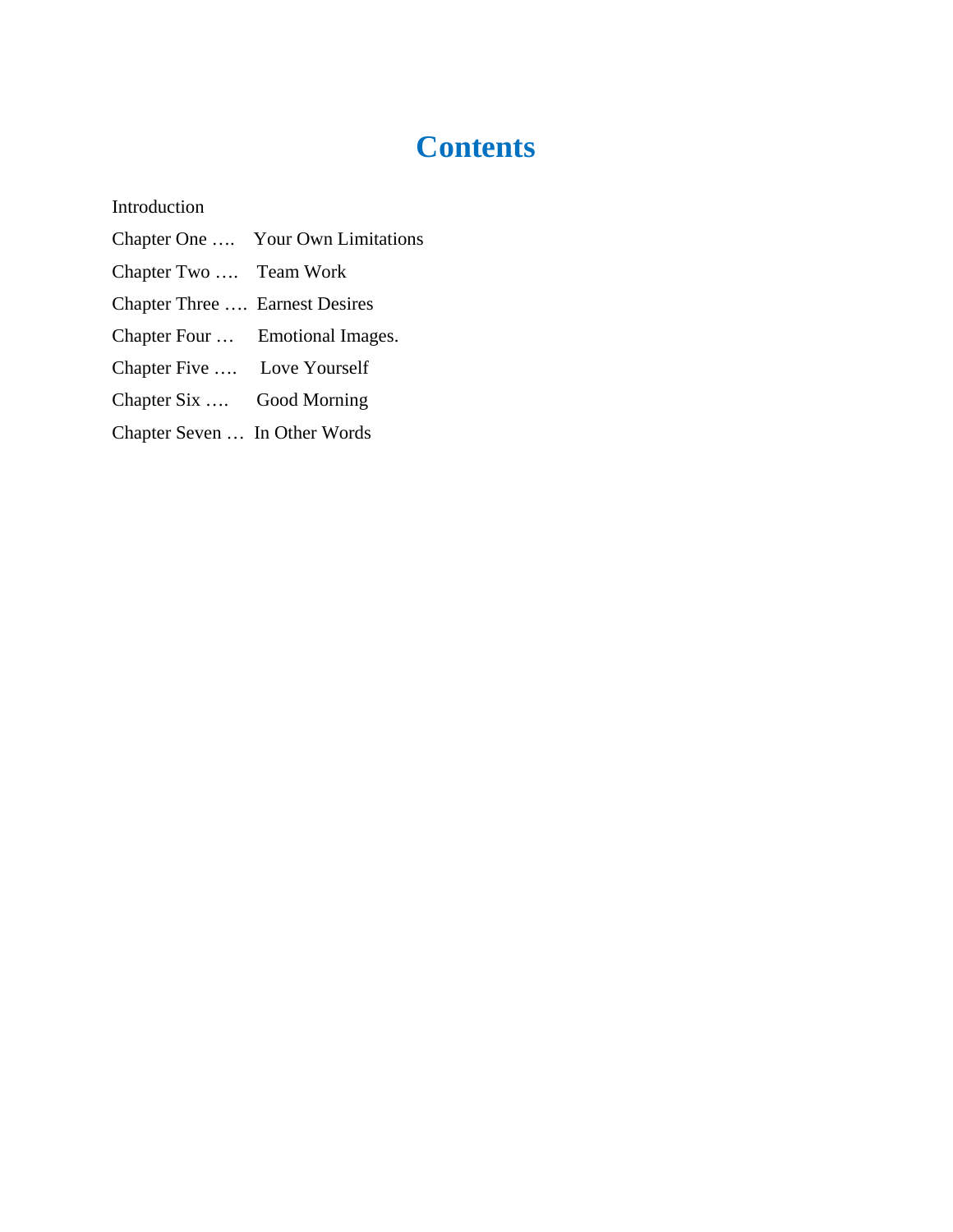### **Introduction.**

Regardless of how much you currently weigh, male or female, wherever you are located, irrespective of many other things too, if you follow the instructions, tips and hints given in this ebook, you will lose weight, guaranteed.

Hitched up to a very powerful mechanism, which is based on a known scientific premise, this method of losing weight has no downside and is a perfectly natural way to lose weight.

But you have to be sincere to achieve your desired body weight with this method. You have to be earnest in your desire to lose weight. You have to really mean it. Only then will the underlying mechanism work.

You cannot fool this mechanism, its no good being half-hearted and insincere in your desire to lose weight. As I have just said, you have to really want to do it, and you really have to be sincere and in earnest, for it to work.

So make that commitment now, then it will work. OR, postpone it until you are more ready to make your commitment to reduce your body weight.

Be honest with yourself, is it the right time to do it now, or is it better to wait before you WANT to make that commitment.

If you ARE sincere, and you ARE in earnest and you DO carry out the given instructions, and you DO adopt the tips and hints, then the mechanism described herein will work and you will not be able to stop it from working, once it has started.

Maybe you have tried other remedies, maybe you are all too familiar with weight loss programs, plans, diets and exercise related weight loss ideas, all those calorie controlled diets and those nutrition tables that tell you what is good to eat and what is bad for your body.

You probably know much more than me about things like body toxins, the metabolism, digestion, waste processes and how the body deals with food and also how the body handles fat products.

I hope that you have run into all these things, that's good, because it means that you have really tried to reduce your weight in the past, and of course you will have gained an enormous amount of knowledge about such things on the way.

If that is the situation with you, then it also means that you have done your apprenticeship so to speak, you have been there, you know the score, you have been through the mill as they say. It probably cost a lot of money too, but you must surely be a lot wiser from it all.

There is a chapter in this ebook about loving yourself. This method can work without loving yourself but it works a million times better if you DO love yourself.

Did you know that we are designed to love ourselves, its nature's way of protecting us.

So for many overweight people that hate themselves because of their body weight, there must be an attitude adjustment about how they think of themselves, to get the best out of this method. Loving yourself will make this method work really well, because then the person is in harmony and that is very important if you want to get the most out of this method.

You have taken the trouble to try to help yourself to reduce your body weight, that's good, and it is my hope that this method will help you achieve that.

We are all individuals, and we are all beautiful, inside and out, we are human beings, we have intense feelings and emotions, we have an enormous amount of love to give to one another,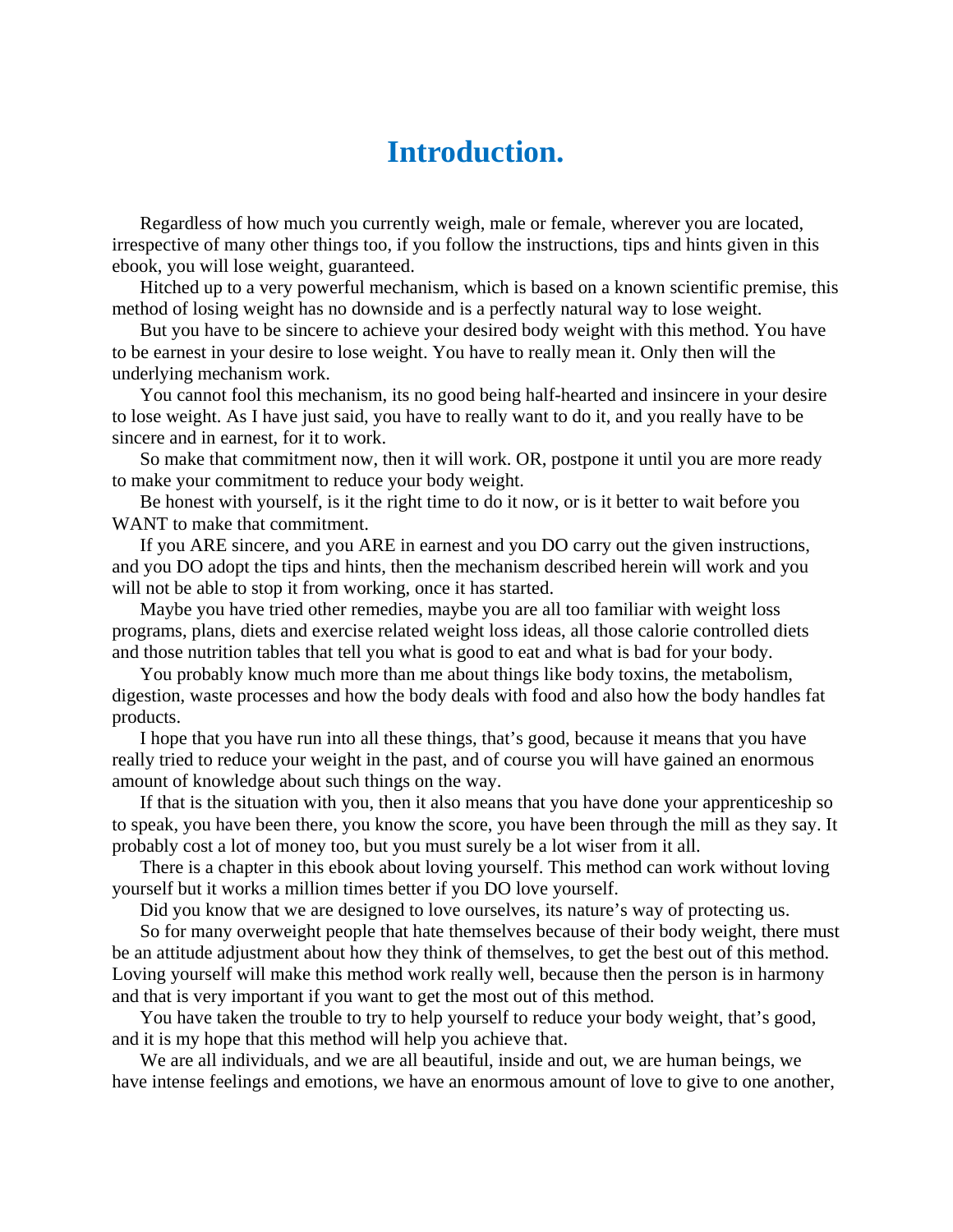### but hear this, **I want you to forget others when you read this ebook, because this ebook is about YOU.**

Now its time to take care of **YOU**, because now its all about **YOU**, no one else, and with this special knowledge inside these pages, it will be quite possible for you to achieve your desired body weight.

#### **When you achieve your desired body weight, what will you feel like.**

Will you jump out of bed in the mornings, will you smile when your having breakfast, will you look wisely at overweight people you see during the day, will you count your blessings each evening, will you be much happier, will you be joyful, will you be proud of yourself for achieving your desired body weight.

It is **VERY IMPORTANT** to start thinking about all that.

It is also very important to get your mind ready for when all this will begin to happen.

All these things will be coming your way soon, so get your mind ready for it all and I encourage you to think, frequently and often, every day, ten times a day, about what its going to be like when you do achieve your desired body weight.

ALL the above is necessary for this method to work, every single word of it, so we are talking about an attitude adjustment here.

You are halfway there already, because you had the intelligence to obtain this ebook, and I bet you have the brains to put it all into practice and get to your desired body weight using the method outlined here.

That means that you have the resolve, the firm resolve to do something about your current weight situation, and **I KNOW** the method described here will assist you in achieving your desired body weight.

It is quite achievable, have no doubts about that, **IT WORKS**, and you have been lucky enough to come across this method.

Enjoy this ebook, follow its instruction, keep a daily record of your progress **AND ENJOY ACHIEVING YOUR DESIRED BODY WEIGHT.** 

We will now continue with this Introduction, which very much concerns weight loss, as you will see, so hear me out.

I had followed the directions given to me, tall grey building near the corner, 6th floor, turn right and you will see a door marked, 'Office of the Newly Dead'. I went in, gave my name to the receptionist and sat down on quite a comfortable sofa in front of a table full of glossy magazines, newspapers and supplements.

As I looked quickly through one of the glossy magazines, I had a quick look at the person sitting opposite me. Certainly an odd creature, his eyes were very close together and my gut feelings seemed to be telling me that this person would be well worth avoiding.

I relied a lot on my gut feelings, and although I just could not put my finger on why this person was worth avoiding, that is the feeling I got about him. Perhaps 'close eyes' had another appointment to get to, because every couple of minutes or so, he looked at his wrist-watch to check the time.

As I glanced around the waiting room, I also took a quick look at the other person sitting in a big red leather armchair to my left. Obviously some rich dude from the business belt, I was quite impressed with the style of his very expensive looking shoes.

'Rich dude' was wearing a powder blue handmade suit, his stylish light brown shoes made him look very well dressed indeed. Probably an employee for some big company, I felt sure that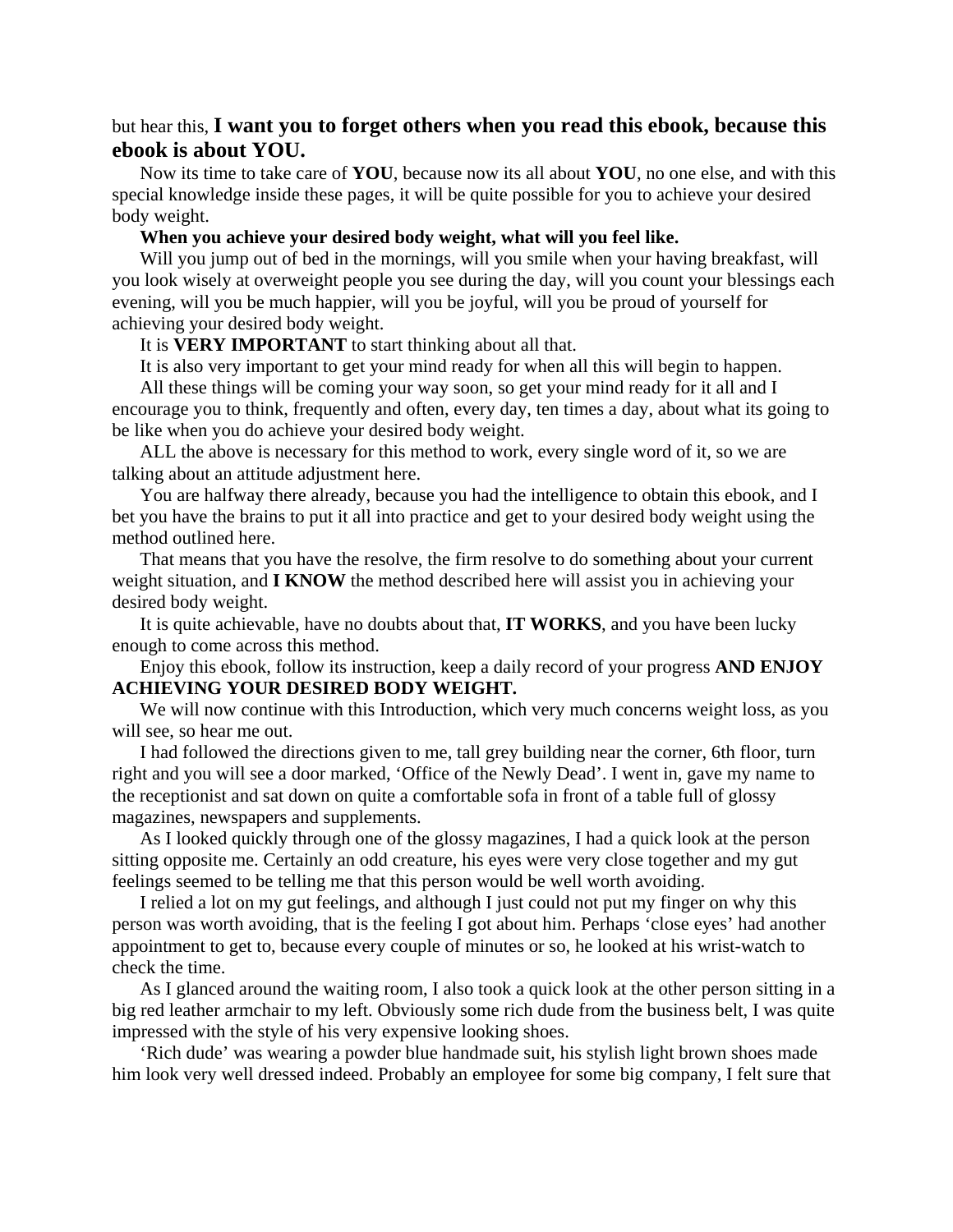'rich dude' had known every restaurant in town and probably hardly ever had needed to cook his own dinner.

Just at that moment, the inner door opened and a very overweight man called out, 'Mr Smith, can you come through now please'. As I got to my feet, I could not help noticing that 'close eyes', the person sitting opposite me and also 'rich dude' located to my left, were also getting to their feet.

As we all tried to get through the inner door together, we sort of looked at each other in slight confusion, although nobody had the guts to say anything. Strangely though, the over weight man that had called my name shook hands with all three of us and indicated a chair for each of us to sit around a very long, highly polished table.

After briefly glancing through the light blue folder that he was holding, he looked up at all three of us and said, 'You all know each other of course, so we will get straight to the business in hand'. The 'rich dude' like person looked at me and you could see the utter confusion on his face. 'Close eyes' also looked at me and it was plain that he was equally confused about the situation too.

It did not take the over weight man too long to realize that we did not in fact, know one another and when he had stopped smiling, he raised both hands and said 'Let me explain'. Turning to me, the over weight man said, 'Mr Smith, meet Mr Smith, your conscious mind, and pointed to the 'rich dude' like person.

No sooner had he said that when he added, 'Mr Smith, meet Mr Smith, your sub-conscious mind and pointed to 'close eyes' who was sitting at the far end of the table. Both 'rich dude' and 'close eyes' looked across at me and they both gave me a weak smile, then they both quickly looked away again.

There was an audible, long sigh as the over weight man rolled his eyes upwards and said to me, 'Your complete strangers to each other, yet you have shared the same body for the last fifty nine years'.

I just sat there staring at him, I had heard what he had said to me, he had said it so clearly. But he had also said it as though I was to blame for not knowing who the 'rich dude' or 'close eyes' were.

**Smiling once again, the over weight man said, 'It happens all the time, people go through their whole life-time, yet never get to know their conscious or sub-conscious mind, its amazing, it seems incredible, but it is a fact.** 

\* \* \*

This ebook is about instructing the subconscious mind.

This ebook is about how to tell the subconscious mind to reduce body weight.

Your subconscious mind is your best friend.

Your subconscious mind can get you anything you want, and that includes reducing your body weight. Follow the instructions in this ebook and you will reduce your body weight, quite easily.

In fact, it is such an effective method of weight control, you will not be able to stop the process, unless you re-configure your desire.

Don't laugh and don't think that you have been tricked, you have been lucky enough to come across a very, very powerful technique that will get you to your desired weight, EXACTLY, just as you want to be, using your subconscious mind.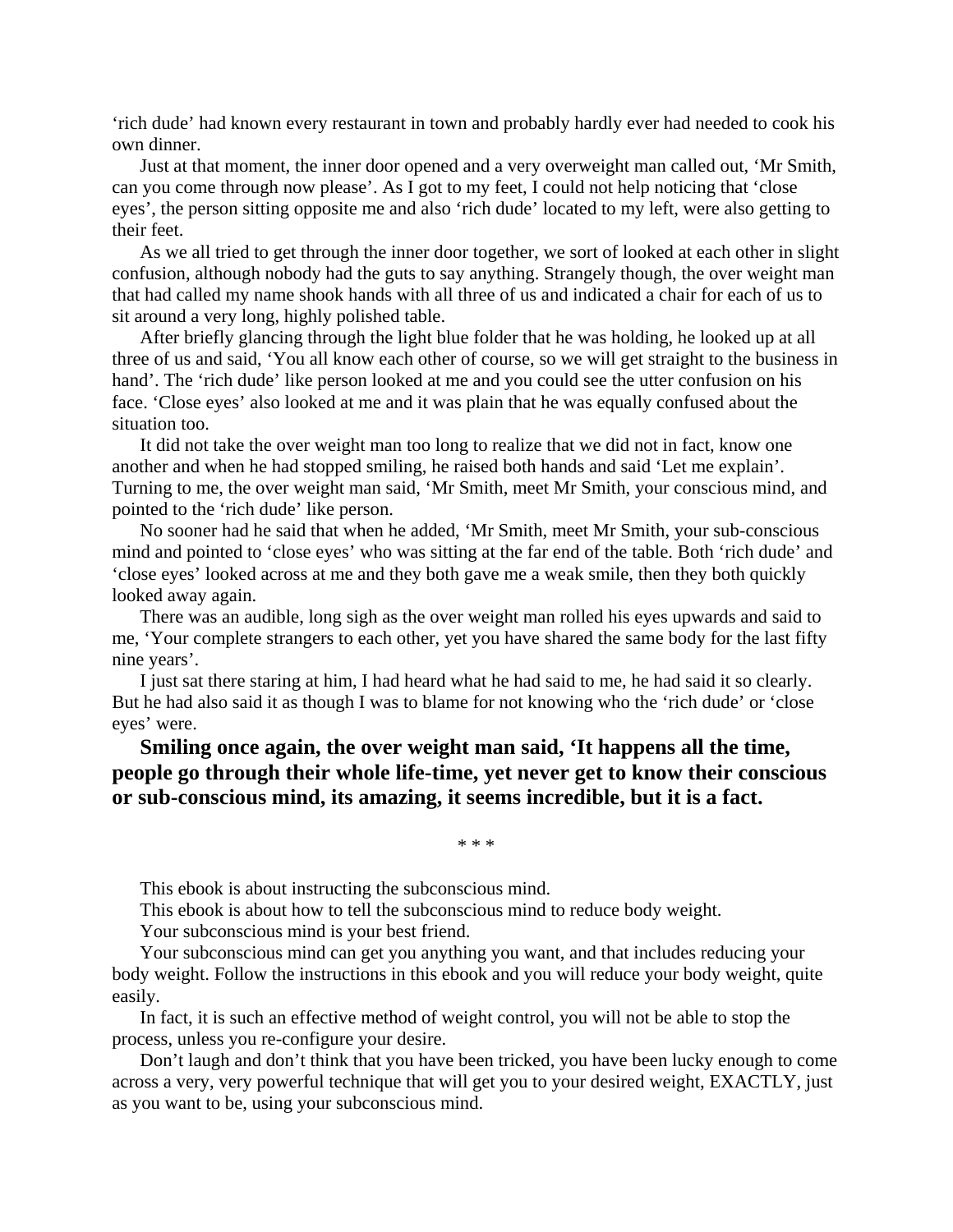The majority of people on this planet DO NOT KNOW HOW TO SPEAK TO THEIR SUBCONCIOUS MIND.

That's a fact, they just don't know how to do it, but this little ebook gives precise and detailed instructions on how to address your subconscious mind and get to the much desired weight that you want to be.

Its not a new idea by any means, people have adjusted and controlled their weight for thousands of years using the subconscious mind.

It's just that this technique has sort of fell into disuse in these modern times, but make no mistake about it, **IT WORKS** so you haven't been tricked and you have not wasted your money or your time.

But before we get to that part, I want to say something about people who impose limitations on themselves.

The next chapter deals with that issue, and the chapter after that deals with LOVING yourself as previously mentioned here.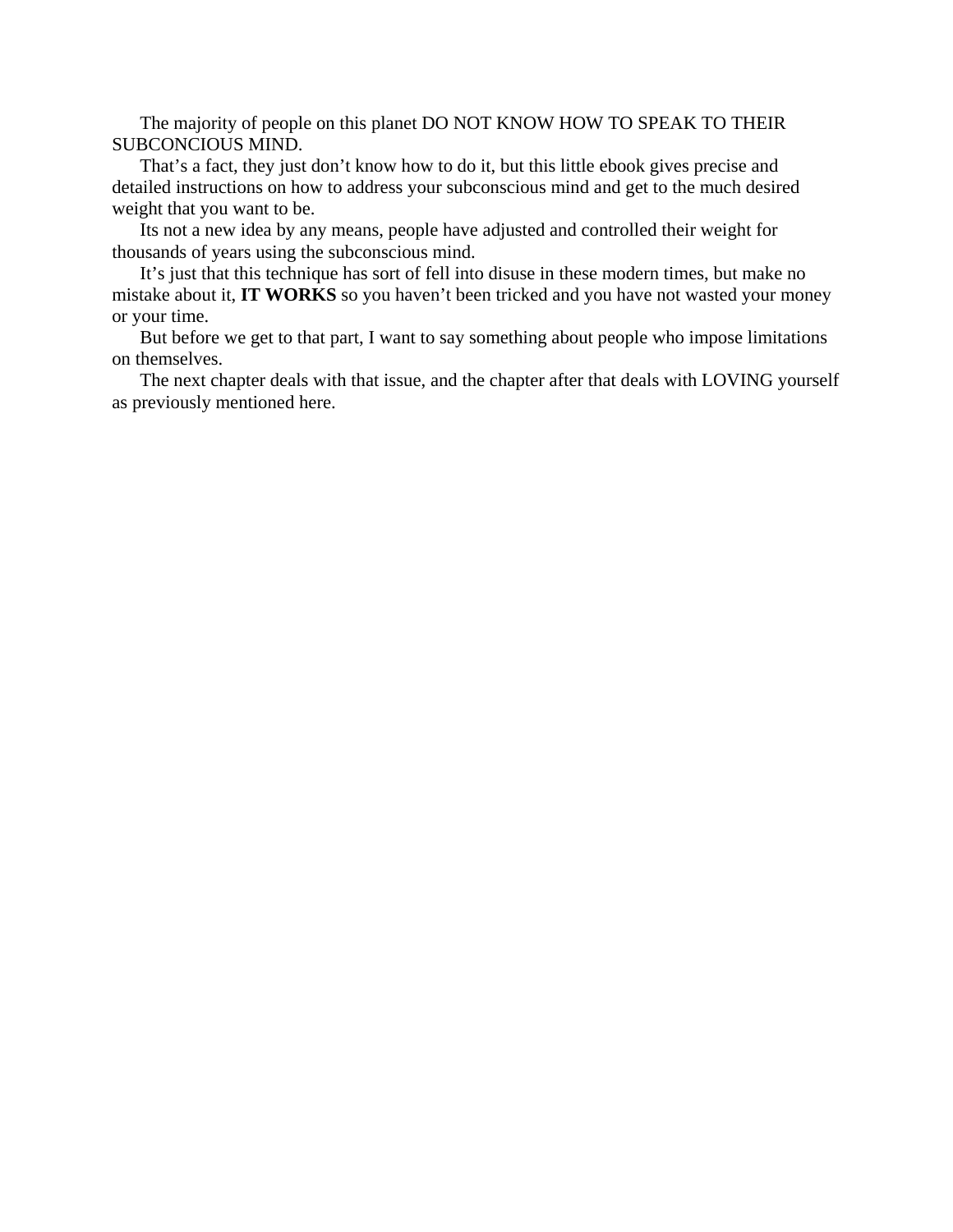## **Chapter One Your Own Limitations**

### **Millions of people impose limitations on themselves.**

Many people are told by others that they cannot expect to obtain this or that goal, many others impose their own limitations on themselves, thinking and believing that it is impossible to achieve their higher goals.

We all do it, we all put limitations on ourselves, some quite sensibly of course, but we all have other limitations that do not need to be there.

Obviously, we cannot all be a prime minister, or an astronaut, a rocket scientist or an Olympic athlete, these are goals that are, for most of us, unobtainable, and we accept that quite willingly because it is based in common sense.

But a lot of goals ARE within our capabilities, more especially those goals that pertain to our physical bodies.

Those goals can be aimed at through the subconscious mind, and ALL goals to do with our physical bodies, can be achieved through the subconscious mind.

This chapter tells you how to get rid of your self imposed limitations and instead learn how to overcome them because they will hold you back from getting to your desired body weight.

The term 'desired body weight' will be used over and over again in this ebook.

It refers to YOUR desired body weight, how much YOU want to weigh, okay.

You need to change your mind, to take on new ideas about how to achieve your desired body weight.

Get your conscious mind right, then you can start to address your subconscious mind.

So let your conscious mind absorb this next section which will help you to obtain your desired body weight.

#### **Know what you WANT**

Your subconscious mind will always obtain what it is focused on. So make sure you always focus on what you want, which is to be slimmer.

Find some actual pictures or photos of slim people and look at them (or imagine them in your mind) as often as possible throughout your waking hours.

These days, it is quite easy to superimpose your own face onto a picture of a slimmer body. **THAT WILL WORK**, you are showing your subconscious mind what to aim for.

Your subconscious mind does not know the difference between a real and imagined event,

### **so it will actually go about attracting the content of the picture, into your life.**

**Did you hear that**, your subconscious mind will automatically start to attract those images of slimmer people INTO YOUR LIFE.

**Try to experience the Feelings you will get when you have reached your desired weight.** 

It is the feelings that being slimmer will give you that are the main reason you want to be slimmer in the first place.